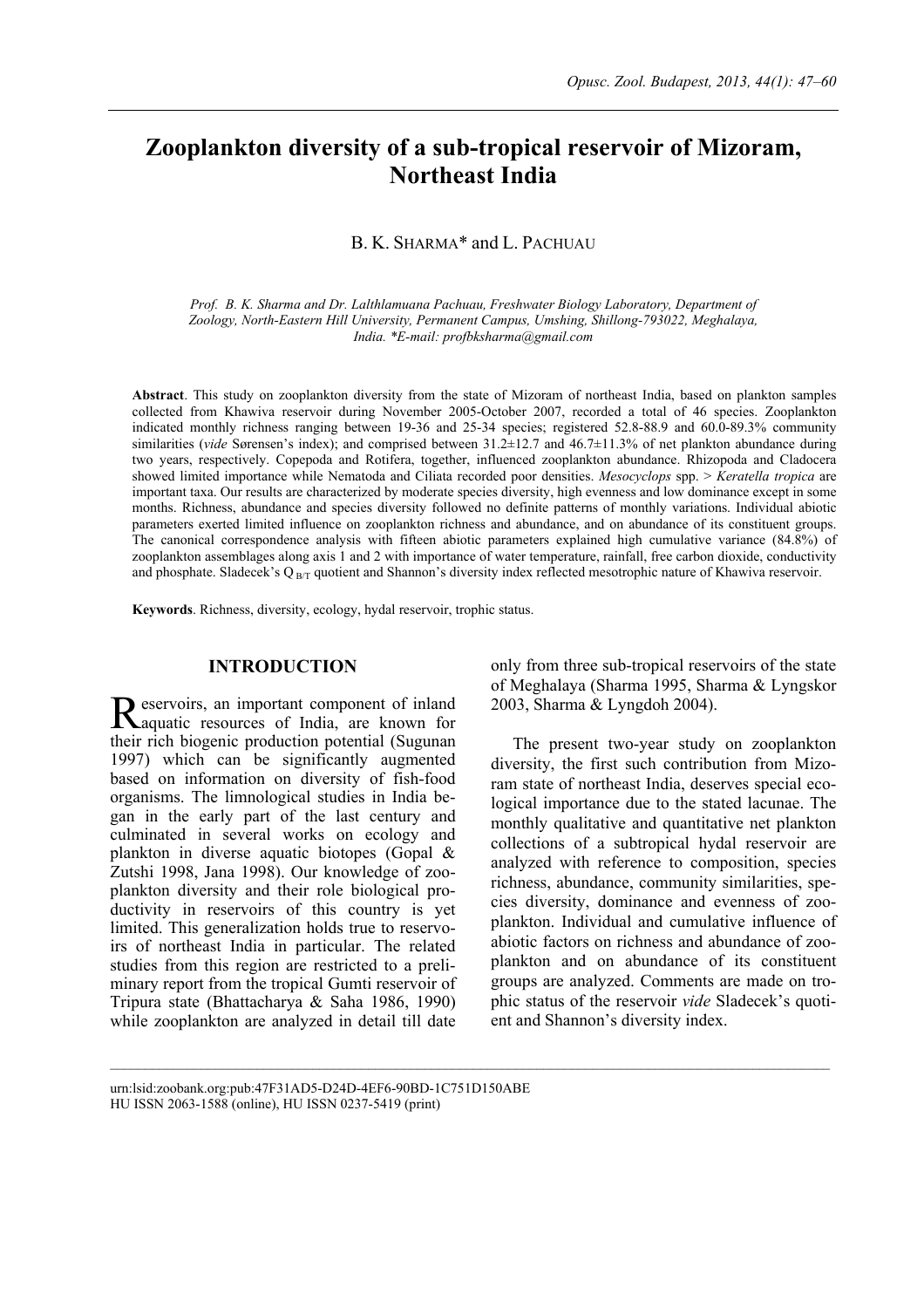# **MATERIALS AND METHODS**

This study is part of a limnological survey of Khawiva reservoir  $(22^{\circ} 35^{\prime} N; 93^{\circ} 47^{\prime} E)$  undertaken from November 2005 – October 2007. This small reservoir is located at a distance of 12 km from Lunglei town in Lunglei district, south Mizoram (Fig. 1, A–C). It was commissioned in 1986 for generating hydal power and is fed by Khawiva River. The reservoir is devoid of aquatic macrophytes and it is surrounded by forest with *Phyllanthus* sp., *Cyperus* sp., *Eupatorium* sp., *Farmaria* sp., and *Centella* sp.

Water samples were collected monthly at two sampling stations of Khawiva reservoir. Water temperature, specific conductivity and pH were recorded by the field probes; dissolved oxygen was estimated by Winkler's method while other abiotic parameters were analyzed following APHA (1992). Monthly qualitative and quantitative net plankton samples were collected, at both sampling stations, by nylobolt plankton net (# 55 µm) and were preserved in 5% formalin; the former were collected by towing plankton net and the later by filtering 25 l water each. The qualitative samples were screened and zooplankton taxa were identified following identified following Koste (1978), Michael & Sharma (1988), Sharma (1998) and Sharma & Sharma (1999a, 1999b, 2000, 2008). Quantitative samples were analyzed with a Sedgewick-Rafter counting cell for abundance  $(ind.1^{-1})$  of zooplankton and its constituent groups; their average monthly densities at two sampling stations were taken for detailed analysis.

The community similarities (Sørensen's index), species diversity (Shannon's index), dominance (Berger-Parker's index) and evenness (Pileou's index) were calculated following Ludwig & Reynolds (1988) and Magurran (1988). ANO-VA (two-way) was used to ascertain the significance of temporal variations of biotic parameters. The hierarchical cluster analysis, based on the community similarities, was done using SPSS (version 11.0). Ecological relationships between abiotic and biotic parameters were determined by Pearson's correlation coefficients during the study period (r); their P values were calculated and significance was ascertained after use of Bonferroni correction. The canonical correspondence analysis (XLSTAT version 2012) was done to observe cumulative influence of fifteen abiotic parameters (rainfall, water temperature, specific conductivity, pH, dissolved oxygen, free  $CO<sub>2</sub>$ , alkalinity, hardness, chloride, sulphate, phosphate, nitrate, silicate, dissolved organic matter and total dissolved solids) on zooplankton communities. Comments on trophic status of the reservoir were based on  $Q_{\text{B/T}}$  quotient following Sladecek (1983) and Shannon's diversity index.





**Figure 1.**  $A =$  Map of India showing Mizoram state; B = District map of Mizoram showing Lunglei District  $C =$ Khawiva reservoir (Google photo)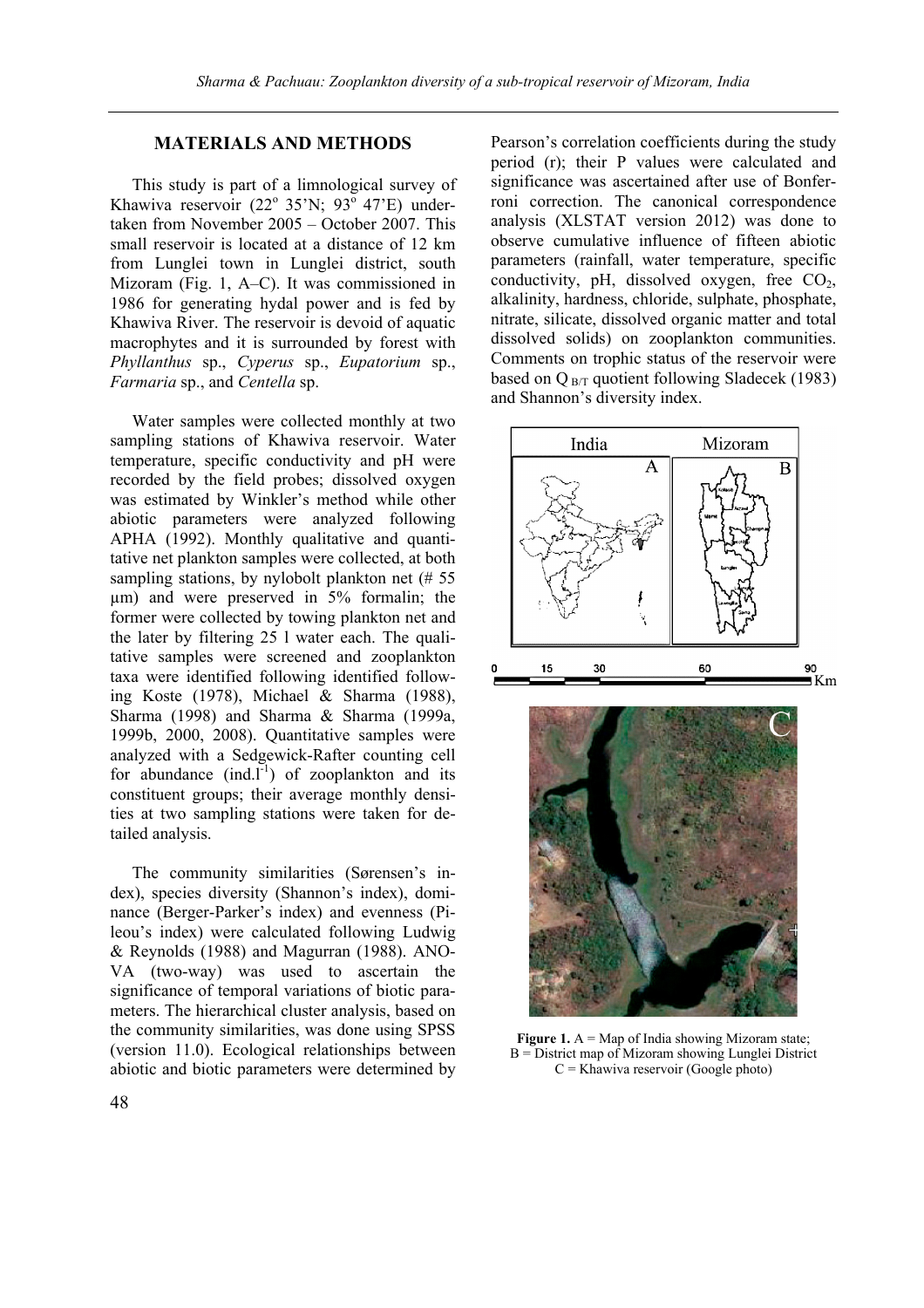## **RESULTS**

The annual variations in abiotic parameters (annual ranges and average  $\pm$  SD) of Khawiva reservoir as well as during the study period are indicated in Table 1. The details of occurrence and abundance of zooplankton taxa are included in Appendices I and II and their annual variations (ranges and average  $\pm$  SD) are summarized in Table 2. A total of 46 species of zooplankton are recorded in this study. Their monthly richness ranged between 19–36 and 25–34 species and community similarities (Sørensen's index) varied between 46.6–80.4% and 37.0–95.9% (Tables 2– 3) during two years, respectively. The monthly variations in species richness are shown in Fig. 2 while annual variations in the hierarchical cluster analysis, based on Sørensen's community similarities, are shown in Figs. 3-4, respectively.

The monthly variations in zooplankton abundance are shown in Fig. 5. They (159  $\pm$  59 ind. 1<sup>-1</sup> and 242  $\pm$  90 ind. 1<sup>-1</sup>) comprised between 31.2  $\pm$  12.7 % and  $46.7 \pm 11.3$  % of net plankton abundance during two years, respectively (Table 2). Copepoda and Rotifera abundance ranged between  $51 \pm 59$  ind.  $1^{-1}$ ,  $116 \pm 87$  ind.  $1^{-1}$  and  $75 \pm 17$ ind.  $l^{-1}$ , 86  $\pm$  19 ind.  $l^{-1}$  during two years, respecttively. The monthly variations in quantitative variations of these groups are shown in Figs. 6–7. Cladocera (17  $\pm$  8 ind. l<sup>-1</sup>) and Rhizopoda (18  $\pm$ 10 ind.  $1^{-1}$ ) indicated relatively low abundance while Nematoda and Ciliata ( $2 \pm 2$  ind.  $l^{-1}$ ,  $2 \pm 1$ ) ind.  $1^{-1}$ ) showed poor densities during the study period. The zooplankton species diversity (Table 1) ranged between  $2.618 \pm 0.274$  during first year and between  $2.360 \pm 0.546$  during second year; the monthly variations of species diversity are shown in Fig. 8. The dominance varied between  $0.285 \pm 0.127$  and  $0.245 \pm 0.127$  while evenness ranged between  $0.756 \pm 0.107$  and  $0.764 \pm 0.130$ during two years, respectively (Table 1). The canonical correspondence analysis (CCA) ordination biplot of fifteen abiotic parameters and zooplankton assemblages, during the study period, is shown in Fig. 9.

|                                                     |                 | Nov. 2005-Oct. 2006 |           |                 | Nov. 2006-Oct. 2007 |           | <b>Study Period</b> |       |           |  |  |
|-----------------------------------------------------|-----------------|---------------------|-----------|-----------------|---------------------|-----------|---------------------|-------|-----------|--|--|
| <b>Parameters</b> 1                                 | Range           | Mean                | <b>SD</b> | Range           | Mean                | <b>SD</b> | Range               | Mean  | <b>SD</b> |  |  |
| Rainfall mm                                         | $0-901.8$       | 268.7               | 283.4     | $0 - 901.8$     | 272.4               | 320.7     | $0 - 901.8$         | 270.5 | 302.6     |  |  |
| Water temperature<br>${}^{0}C$                      | $14.5 - 28.0$   | 22.4                | 4.0       | $14.0 - 27.0$   | 21.7                | 3.9       | $14.0 - 28.0$       | 22.1  | 4.0       |  |  |
| Specific conducti-<br>vity $\mu$ S cm <sup>-1</sup> | $20.0 - 62.0$   | 42.8                | 13.5      | $28.0 - 50.0$   | 38.3                | 7.2       | $20.0 - 62.0$       | 40.5  | 11.0      |  |  |
| pH                                                  | $6.34 - 7.18$   | 6.81                | 0.24      | 5.86–6.83       | 6.48                | 0.29      | $5.86 - 7.18$       | 6.64  | 0.31      |  |  |
| Dissolved Oxygen<br>$mg l^{-1}$                     | $5.6 - 10.4$    | 8.1                 | 1.5       | $4.8 - 9.6$     | 7.2                 | 1.6       | $4.8 - 10.4$        | 7.7   | 1.6       |  |  |
| Free Carbon dioxide<br>$mg1^{-1}$                   | $8.0 - 16.0$    | 12.8                | 2.6       | $6.0 - 14.0$    | 10.2                | 2.8       | $6.0 - 16.0$        | 11.5  | 3.0       |  |  |
| Alkalinity mg $l-1$                                 | $24.0 - 40.0$   | 32.3                | 5.5       | $26.0 - 34.0$   | 30.8                | 3.6       | $24.0 - 40.0$       | 31.6  | 4.7       |  |  |
| Hardness mg $l^{-1}$                                | $18.0 - 46.0$   | 30.3                | 9.5       | $22.0 - 38.0$   | 29.7                | 6.2       | $18.0 - 38.0$       | 30.0  | 8.0       |  |  |
| Chloride mg $l^{-1}$                                | $1.0 - 12.0$    | 9.2                 | 3.6       | $4.0 - 11.0$    | 6.6                 | 2.8       | $1.0 - 11.0$        | 7.9   | 3.5       |  |  |
| Sulphate mg $l^{-1}$                                | $0.714 - 2.584$ | 1.055               | 0.640     | 0.285-4.638     | 2.725               | 1.601     | $0.285 - 4.638$     | 1.890 | 1.478     |  |  |
| Phosphate mg $l^{-1}$                               | $0.017 - 0.445$ | 0.079               | 0.115     | $0.017 - 0.221$ | 0.100               | 0.061     | $0.017 - 0.445$     | 0.089 | 0.093     |  |  |
| Nitrate mg $l^{-1}$                                 | $0.074 - 0.392$ | 0.199               | 0.105     | $0.074 - 0.238$ | 0.171               | 0.065     | $0.074 - 0.392$     | 0.185 | 0.088     |  |  |
| Silicate mg $l^{-1}$                                | $0.037 - 1.384$ | 0.482               | 0.456     | $0.037 - 0.664$ | 0.353               | 0.221     | $0.037 - 1.384$     | 0.417 | 0.364     |  |  |
| DOM mg $l^{-1}$                                     | $0.016 - 2.236$ | 0.413               | 0.797     | $0.025 - 0.452$ | 0.192               | 0.138     | $0.016 - 2.236$     | 0.302 | 0.582     |  |  |
| <b>Total Dissolved</b><br>Solids mg $1^{-1}$        | $0.018 - 0.296$ | 0.191               | 0.221     | $0.075 - 0.347$ | 0.183               | 0.081     | $0.018 - 0.347$     | 0.187 | 0.166     |  |  |

**Table 1. Temporal variations (range, average and SD) of abiotic parameters**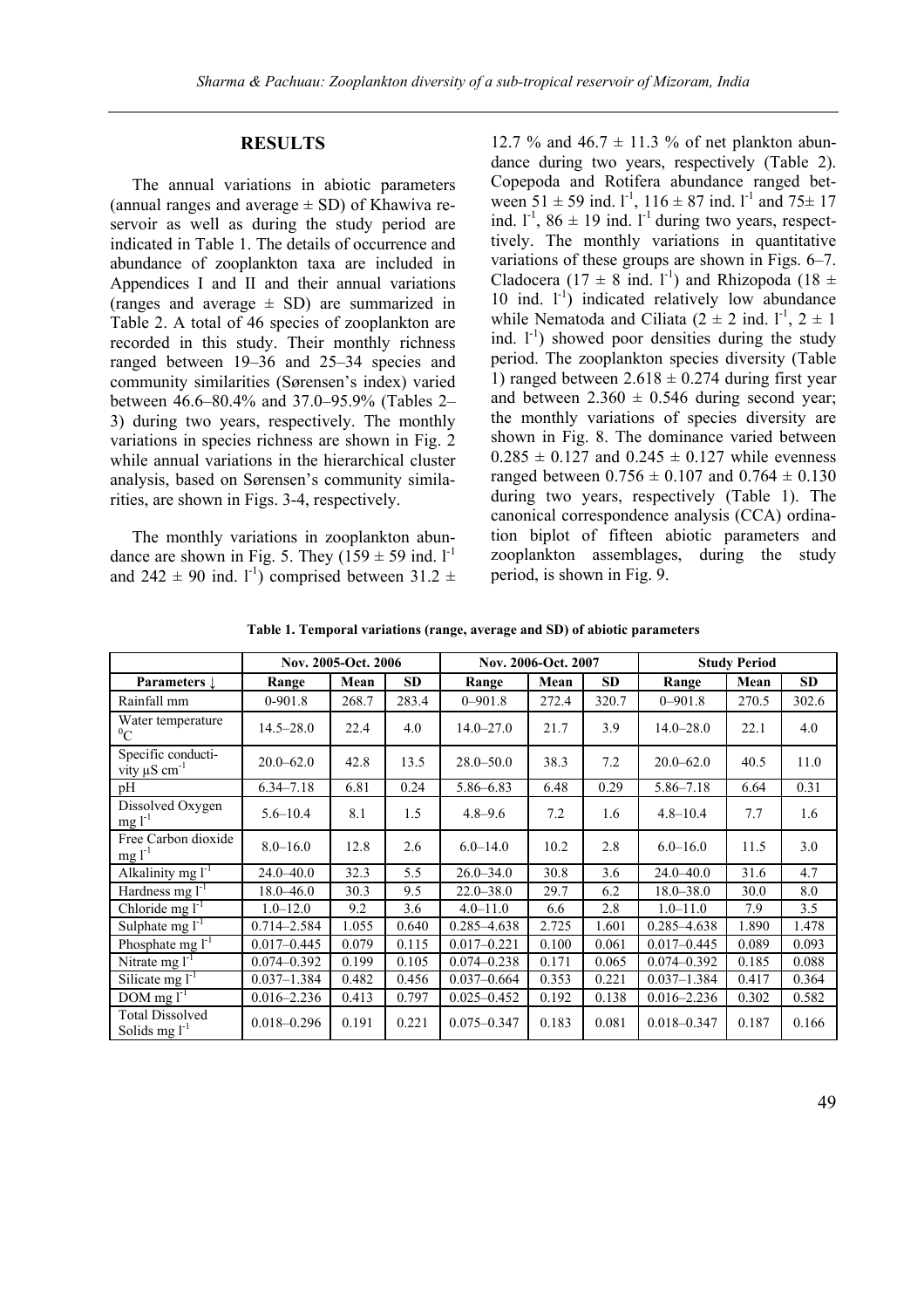|                                       | Nov. 2005-Oct. 2006               | Nov. 2006-Oct. 2007                         | <b>Study Period</b>               |
|---------------------------------------|-----------------------------------|---------------------------------------------|-----------------------------------|
| <b>RICHNESS</b>                       |                                   | Phytoplankton > Zooplankton                 |                                   |
| Zooplankton                           | 46 species: 19-36 28±4            | 45 species: 25-34 29±3                      | 46 species: 29-36 28±4            |
| % similarity                          | 52.8-88.9                         | $60.0 - 89.3$                               |                                   |
| <b>Rotifera</b>                       | 27 species: 11-22 16±3            | 27 species: 11-20 17±3                      | 27 species: 11-22 16±3            |
| <b>ABUNDANCE</b>                      |                                   | Phytoplankton > Zooplankton                 |                                   |
| Zooplankton ind.l <sup>-1</sup>       | 114-322 159±59                    | 127-483 242±90                              | $114 - 483201 \pm 87$             |
| % composition                         | 10.8-58.7 31.2±12.7               | 22.4-60.9 46.7±11.3                         | $20.8 - 60.938.9 \pm 14.3$        |
| Species diversity                     | 2.049-2.969 2.618±0.274           | 1.339-3.152 2.360±0.546                     | 1.339-3.152 2.489±0.412           |
| Dominance                             | $0.144 - 0.590$ $0.285 \pm 0.127$ | $0.080 - 0.649$ $0.245 \pm 0.127$           | $0.080 - 0.649$ $0.336 \pm 0.134$ |
| Evenness                              | $0.545 - 0.919$ $0.756 \pm 0.107$ | $0.472 - 0.921$ $0.764 \pm 0.130$           | $0.472 - 0.921$ $0.746 \pm 0.122$ |
| <b>Different groups</b>               |                                   | Copepoda > Rotifera > Rhizopoda > Cladocera |                                   |
| Rotifera ind. $l^{-1}$                | $43 - 10375 \pm 17$               | $60 - 13086 \pm 19$                         | $43 - 13081 \pm 19$               |
| % composition                         | $23.6 - 74.850.0 \pm 15.6$        | $20.7 - 64.640.6 \pm 12.9$                  | $20.7 - 74.845.3 \pm 15.1$        |
| Copepoda ind. $l^{-1}$                | $15 - 17251 \pm 49$               | 43-365 116±87                               | $15 - 36584 \pm 78$               |
| % composition                         | $11.3 - 59.328.0 \pm 14.1$        | $14.2 - 75.643.2 \pm 15.6$                  | $11.3 - 75.635.6 \pm 16.7$        |
| Rhizopoda ind.l <sup>-1</sup>         | $1-49$ $16\pm11$                  | $8 - 3119 \pm 8$                            | $1-49$ $18\pm10$                  |
| % composition                         | $0.8 - 15.79.8 \pm 4.4$           | $1.9 - 21.29.1 \pm 5.3$                     | $0.8 - 21.29.5 \pm 4.9$           |
| Cladocera ind. $l^{-1}$               | $7 - 2414 \pm 5$                  | $8 - 3119 \pm 10$                           | $0 - 192$ 17 $\pm$ 8              |
| % composition                         | $4.8 - 14.49.1 \pm 3.0$           | $1.7 - 14.886 \pm 3.6$                      | $01.7 - 14.88.8 \pm 3.3$          |
| Nematoda ind.l <sup>-1</sup>          | $1 - 72 \pm 2$                    | $1=2$ $1\pm 2$                              | $1 - 72 \pm 2$                    |
| Ciliata ind. $l^{-1}$                 | $0 - 10 \pm 0$                    | $0 - 10 \pm 0$                              | $0 - 10 \pm 0$                    |
| <b>Important</b> taxa                 |                                   |                                             |                                   |
| Mesocyclops spp. $ind.l^{-1}$         | $10 - 15142 \pm 45$               | 11-333 101±79                               | $10 - 33371 \pm 71$               |
| Keratella tropica ind.1 <sup>-1</sup> | $5 - 6123 \pm 18$                 | $8 - 10928 \pm 28$                          | $5-10926 \pm 24$                  |
| Nauplii ind. <sup>1-1</sup>           | $3 - 2510 \pm 7$                  | $2 - 3216 \pm 10$                           | $2 - 3213 \pm 9$                  |
| Chydorus sphaericus ind. $l^{-1}$     | $3 - 147 \pm 3$                   | $2 - 3410 \pm 9$                            | $2 - 349 \pm 7$                   |

|  | Table 2. Temporal variations (range, average $\pm$ SD) of Zooplankton |
|--|-----------------------------------------------------------------------|
|--|-----------------------------------------------------------------------|

| <b>Months</b> | Nov. | Dec. | Jan. | Feb.                     | March                    | April                    | May                      | June | July | Aug.                     | Sept. | Oct.                     |
|---------------|------|------|------|--------------------------|--------------------------|--------------------------|--------------------------|------|------|--------------------------|-------|--------------------------|
| Nov.          | -    | 70.8 | 66.7 | 67.9                     | 52.8                     | 64.3                     | 62.5                     | 64.1 | 82.1 | 83.9                     | 76.7  | 75.5                     |
| Dec.          |      | -    | 81.2 | 78.3                     | 63.3                     | 85.7                     | 61.8                     | 78.7 | 75.8 | 75.4                     | 86.6  | 73.3                     |
| Jan.          |      |      | -    | 80.8                     | 73.1                     | 76.4                     | 63.8                     | 64.2 | 62.1 | 75.4                     | 81.4  | 69.2                     |
| Feb.          |      |      |      | $\overline{\phantom{a}}$ | 70.8                     | 66.7                     | 55.5                     | 61.2 | 63.0 | 70.2                     | 69.1  | 75.0                     |
| March         |      |      |      |                          | $\overline{\phantom{a}}$ | 78.4                     | 60.5                     | 57.1 | 55.6 | 56.1                     | 65.6  | 62.5                     |
| April         |      |      |      |                          |                          | $\overline{\phantom{a}}$ | 78.3                     | 65.4 | 63.2 | 73.3                     | 75.9  | 58.8                     |
| May           |      |      |      |                          |                          |                          | $\overline{\phantom{a}}$ | 81.8 | 65.3 | 65.4                     | 64.0  | 55.8                     |
| June          |      |      |      |                          |                          |                          |                          | ۰.   | 80.6 | 72.4                     | 75.0  | 57.1                     |
| July          |      |      |      |                          |                          |                          |                          |      | -    | 88.9                     | 78.7  | 77.8                     |
| Aug.          |      |      |      |                          |                          |                          |                          |      |      | $\overline{\phantom{a}}$ | 77.6  | 77.8                     |
| Sept.         |      |      |      |                          |                          |                          |                          |      |      |                          | ٠     | 72.7                     |
| Oct.          |      |      |      |                          |                          |                          |                          |      |      |                          |       | $\overline{\phantom{a}}$ |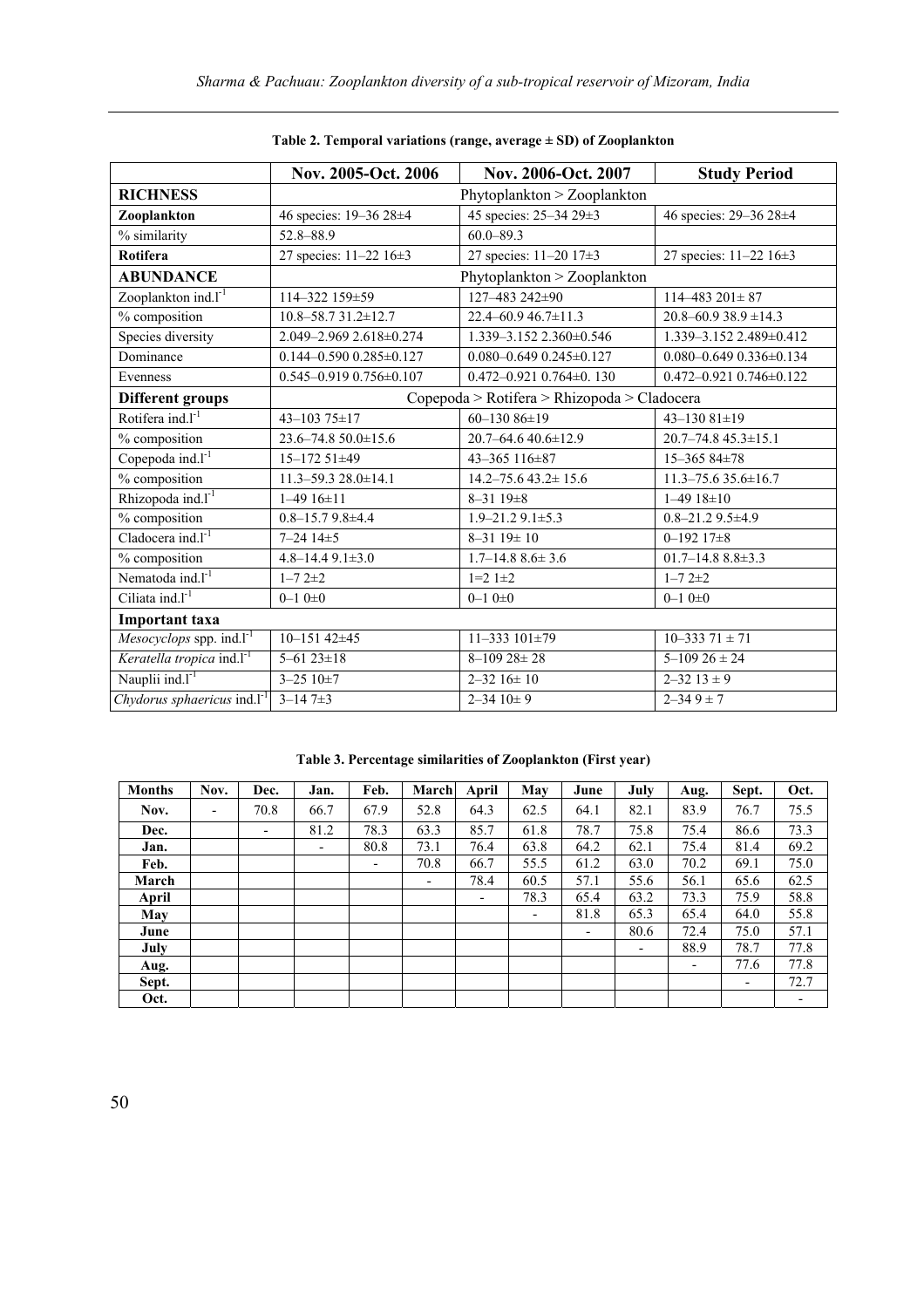| <b>Months</b> | Nov.                     | Dec.                     | Jan. | Feb. | March                    | April                    | May                      | June                     | July                     | Aug.                     | Sept.                    | Oct. |
|---------------|--------------------------|--------------------------|------|------|--------------------------|--------------------------|--------------------------|--------------------------|--------------------------|--------------------------|--------------------------|------|
| Nov.          | $\overline{\phantom{a}}$ | 84.4                     | 73.0 | 78.0 | 78.0                     | 81.4                     | 78.1                     | 60.0                     | 76.8                     | 72.7                     | 81.8                     | 77.6 |
| Dec.          |                          | $\overline{\phantom{a}}$ | 71.2 | 72.7 | 72.7                     | 83.6                     | 70.0                     | 67.9                     | 77.4                     | 77.4                     | 80.6                     | 79.4 |
| Jan.          |                          |                          | ۰    | 77.8 | 70.4                     | 70.4                     | 74.6                     | 69.1                     | 68.8                     | 75.4                     | 75.4                     | 74.2 |
| Feb.          |                          |                          |      | -    | 84.0                     | 68.0                     | 76.4                     | 62.7                     | 63.2                     | 73.7                     | 73.7                     | 72.4 |
| March         |                          |                          |      |      | $\overline{\phantom{a}}$ | 72.0                     | 72.7                     | 62.7                     | 70.2                     | 77.2                     | 77.2                     | 75.9 |
| April         |                          |                          |      |      |                          | $\overline{\phantom{a}}$ | 72.7                     | 66.7                     | 73.7                     | 77.2                     | 80.7                     | 72.4 |
| May           |                          |                          |      |      |                          |                          | $\overline{\phantom{a}}$ | 78.6                     | 67.7                     | 67.7                     | 77.4                     | 76.2 |
| June          |                          |                          |      |      |                          |                          |                          | $\overline{\phantom{a}}$ | 86.2                     | 72.4                     | 65.5                     | 89.0 |
| July          |                          |                          |      |      |                          |                          |                          |                          | $\overline{\phantom{a}}$ | 78.1                     | 81.2                     | 89.3 |
| Aug.          |                          |                          |      |      |                          |                          |                          |                          |                          | $\overline{\phantom{a}}$ | 78.1                     | 87.5 |
| Sept.         |                          |                          |      |      |                          |                          |                          |                          |                          |                          | $\overline{\phantom{a}}$ | 80.0 |
| Oct.          |                          |                          |      |      |                          |                          |                          |                          |                          |                          |                          | ٠    |

**Table 4. Percentage similarities of Zooplankton (Second year)** 

## **DISCUSSION**

# **Abiotic parameters**

The slightly acidic-circum neutral, soft and well oxygenated waters of sub-tropical Khawiva reservoir are characterized by low ionic concentrations which, in turn, warranted its inclusion under 'Class I' category of trophic classification *vide* Talling & Talling (1965). This study showed low free  $CO<sub>2</sub>$ , low chloride content as well as low concentrations of nutrients and other abiotic factors. ANOVA recorded significant annual variations of only pH ( $F_{1, 23} = 7.553$ ,  $P = 0.019$ ) and sulphate  $(F_{1, 23} = 9.465, P = 0.011)$  while specific conductivity  $(F_{11, 23} = 3.589, P = 0.022)$  registered significant monthly variations.

#### **Richness and community similarities**

The zooplankton of Khawiva reservoir is fairly more speciose than the reports from other subtropical ecosystems of India i.e., from Uttrakhand (Negi & Pant 1983, Sharma & Pant 1985), Kashmir (Vass & Zutshi 1983, Yousuf & Qadri 1985, Yousuf *et al.* 1986) and Karnataka (Patil & Gouder 1985) as well as from the neighboring countries of Nepal (Nakanishi *et al.* 1988) and Myanmar (J. Green, personal communication). Referring to northeast India, the richness is high than that from the tropical Gumti reservoir, Tripura (Bhattacharya & Saha 1990) and from subtropical water bodies of Meghalaya (Alfred & Thapa 1985, Sharma 1995, Das *et al.* 1996,

Sharma & Lyngskor 2003, Sharma & Lyngdoh 2004, Sharma & Wanswett 2006). The qualitative importance of Rotifera concurred with the stated works although Khawiva rotifers are more species-rich than various reports from northeast region. The stated comparisons hypothesized relatively more environmental heterogeneity of the sampled reservoir.

Our results indicated a narrow range of zooplankton richness which followed no definite monthly pattern during the study; the former aspect is affirmed by its insignificant annual and monthly variations. The occurrence of nearly all species during both years and limited monthly richness differences reflected homogeneity in zooplankton composition in spite of the fact that only six and eight species indicated perennial nature during two years respectively. In general, the monthly richness during the second year is relatively higher than that of during first year except in December, April and August. Peak richness observed during December (winter) and November (autumn) respectively, during two years coincided with the periods of low water temperatures while lowest species number is reported during pre-monsoon *i.e.*, in the months of May (first year) and April (second year) respectively.

The annual community similarities ranges, suggesting high similarity in zooplankton compositeon, are attributed to common occurrence of various cosmopolitan and cosmotropical species. These remarks are re-affirmed by the fact that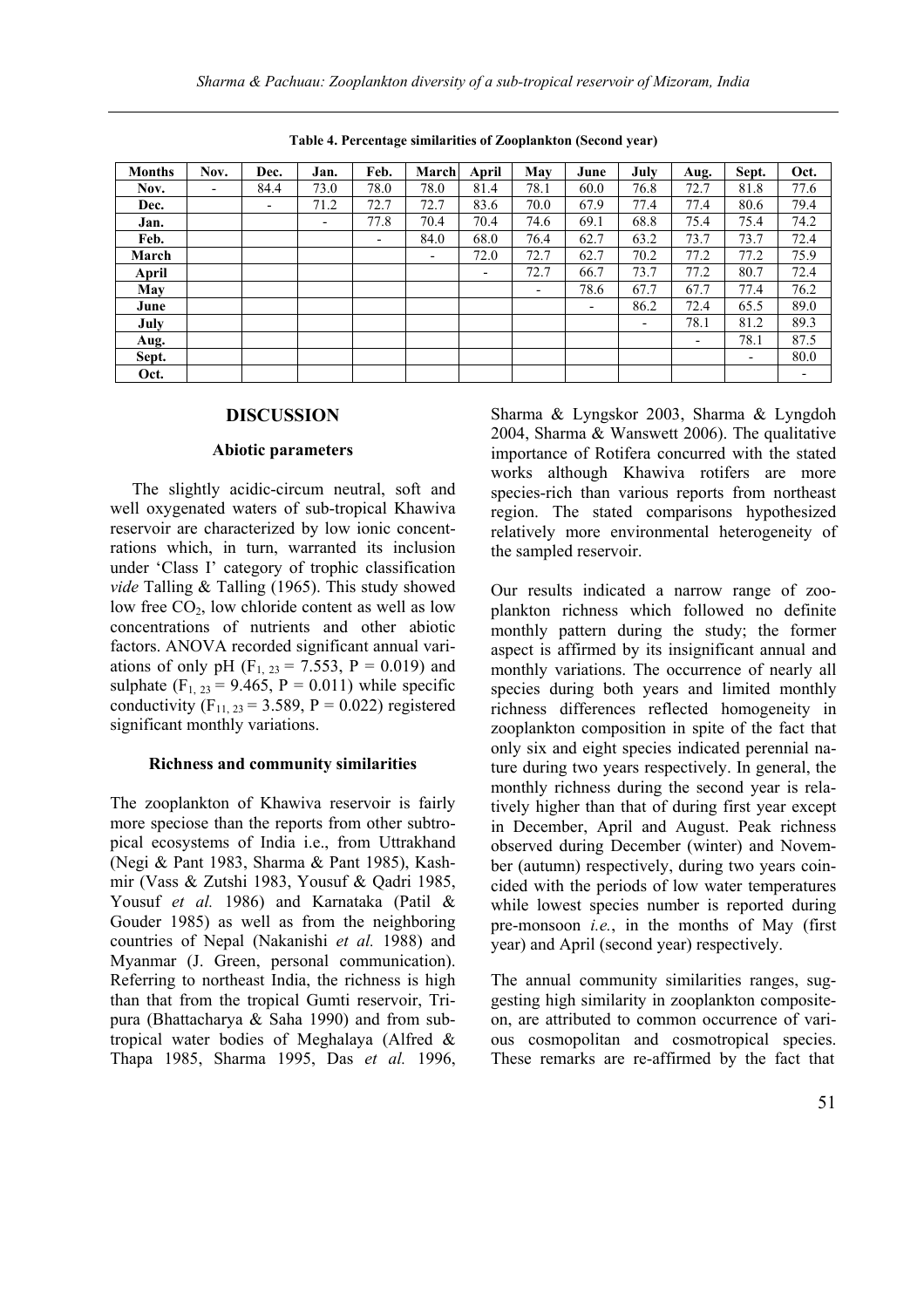

Figure 2. Monthly variations of zooplankton species richness



**Figure 3.** Hierarchical cluster analysis of Zooplankton (First year)



**Figure 4.** Hierarchical cluster analysis of Zooplankton (Second year)

Sørensen's similarity varied between > 60-80% in majority of instances (72.7 %) during first year while  $80.3\%$  instances affirmed  $> 60-80$  similarity in the following year. Hierarchical cluster analysis showed differences in monthly groupings between two years which, in turn, is primarily influenced by the occurrence or absence of different members of the species-rich Rotifera and Rhizopoda. High zooplankton affinities between July– August and December-September collections during first year and between July–October and December–April communities during second year exhibited more homogeneity in their species composition. The divergence exhibited by March and June communities during first year and, January, February and May collections in the following year is due to variations in the richness of rotifers and cladocerans.

#### **Abundance**

The zooplankton formed sub-dominant quantitative component of net plankton during the study and thus concurred with the reports from certain water bodies of Kashmir (Kaul & Pandit 1982), Bihar (Baruah *et al.* 1993, Sanjer & Sharma 1995), Assam (Yadava *et al.* 1987) and West Bengal (Sugunan 1989). This generalization differed from their dominance observed from flood-plain lakes of northeast India (Sharma & Hussain 2001, Sharma 2011a, 2011b, Sharma & Sharma 2011, Sharma & Sharma 2012). Our results recorded relatively high zooplankton abundance with wider variations during second year than the preceding year and registered significant annual density variations (F<sub>1, 23</sub> = 5.271, P = 0.042). The abundance is high than the reports from certain other reservoirs of northeast India (Bhattacharya & Saha 1990, Sharma 1995, Sharma & Lyngskor 2003, Sharma & Lyngdoh 2004), Nepal (Nakanishi *et al.* 1988) and Myanmar (J. Green, personal communication) with broadly similar abiotic parameters. However, it is lower than the reports from various sub-tropical ecosystems of Kashmir (Zutshi *et al.* 1980, Vass & Zutshi 1983, Vass *et al.* 1988, 1989).

This study showed oscillating monthly zooplankton density variations with peaks during December and March respectively, during two years. The former feature concurred with the reports of Sharma (1995), Sharma & Lyngskor (2003) and Sharma & Lyngdoh (2004) while it differed from bimodal patterns noticed by Yousuf & Qadri (1985) and Das *et al.* (1996). Khawiva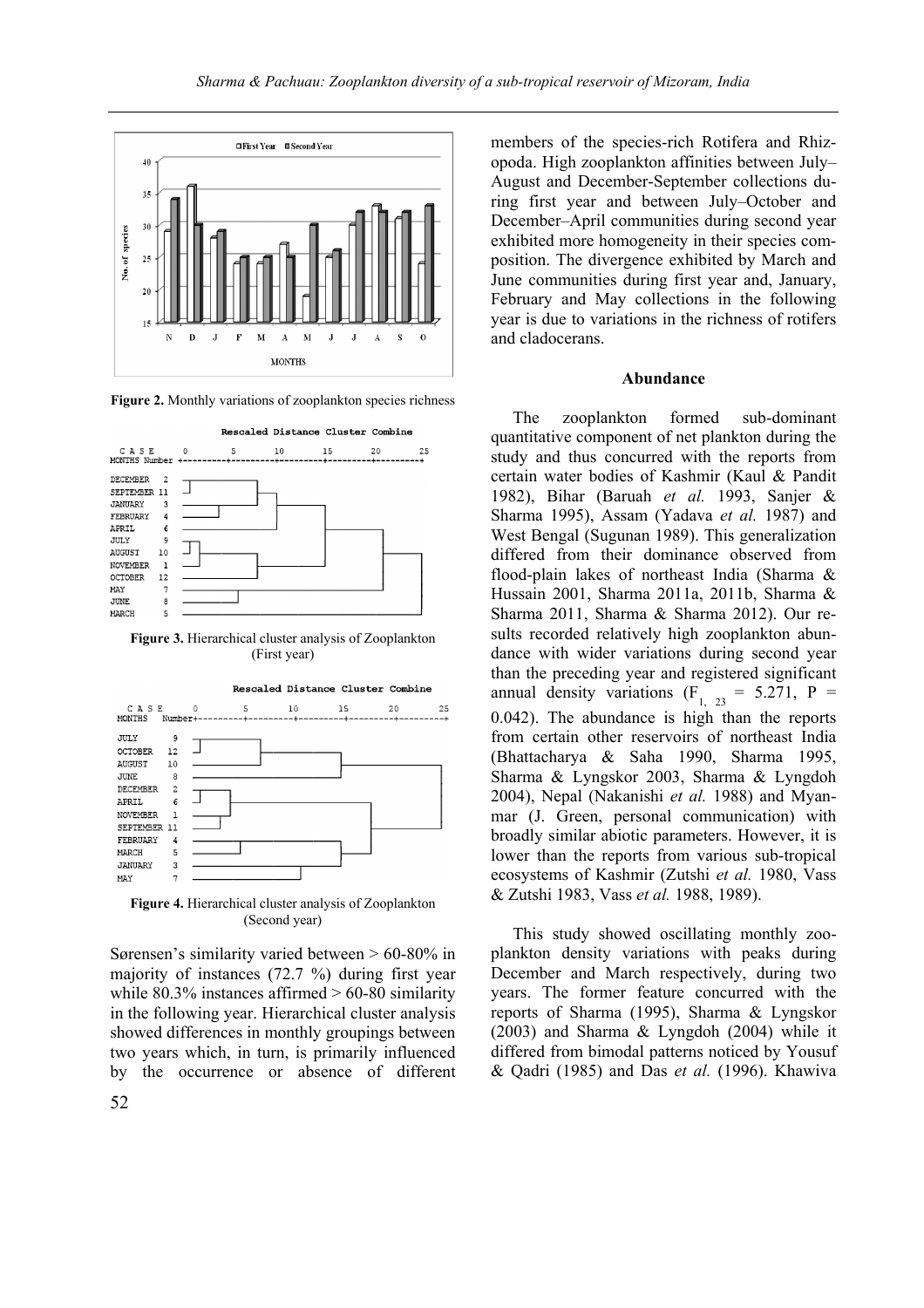zooplankton lacked quantitative importance of any individual constituent group. Copepoda and Rotifera, together, influenced their density variations and mainly contributed to annual peaks during the study period. This pattern differed from the stated orders of significance of Rotifera > Cladocera in Malse (Sharma 1995), Copepoda > Cladocera in Nongmahir (Sharma and Lyngskor 2003) and Rotifera > Cladocera in Umiam (Sharma & Lyngdoh 2004) reservoirs of Meghalaya.

The copepods, represented exclusively by the cyclopoids, indicated relatively high abundance during second year and recorded annual peaks during December and March respectively. The importance of the group corresponded with the results of Negi & Pant (1983), Das *et al.* (1996), Sharma & Hussain (2001) and while it differed from its sub-dominance observed by Yadava *et al.* (1987) and Alfred & Thapa (1995).



**Figure 5.** Monthly variations of zooplankton abundance (ind.  $1^{-1}$ )



**Figure 6.** Monthly variations in abundance (ind.  $l^{-1}$ ) of Copepoda

The quantitative significance of the copepods reflected the prevalence of stable environmental conditions for these 'k-strategists' as suggested by Allen (1976) and Schmidt-Araya & Zuniga (1992). The occurrence of nauplii throughout the study indicated periods of active reproduction. This generalization affirmed the results of Sharma & Hussain (2001), Sharma & Lyngskor (2003) and Sharma & Lyngdoh (2004). *Mesocyclops* spp. with its sporadic abundance on several occasions deserved mention in this study.

Rotifera recorded relatively wide density variations with broad range during second year. This group registered significant monthly  $(F_{11,23}=3.522)$ , P=0.022) but insignificant annual quantitative variations. The rotifer abundance is high than the reports from various sub-tropical ecosystems of northeast India (Sharma 1995, Das *et al.* 1996, Sharma & Lyngskor 2003, Sharma & Lyngdoh 2004)



**Figure 7.** Monthly variations in abundance (ind.  $1^{-1}$ ) of Rotifera



**Figure 8.** Monthly variations in Species diversity of Zooplankton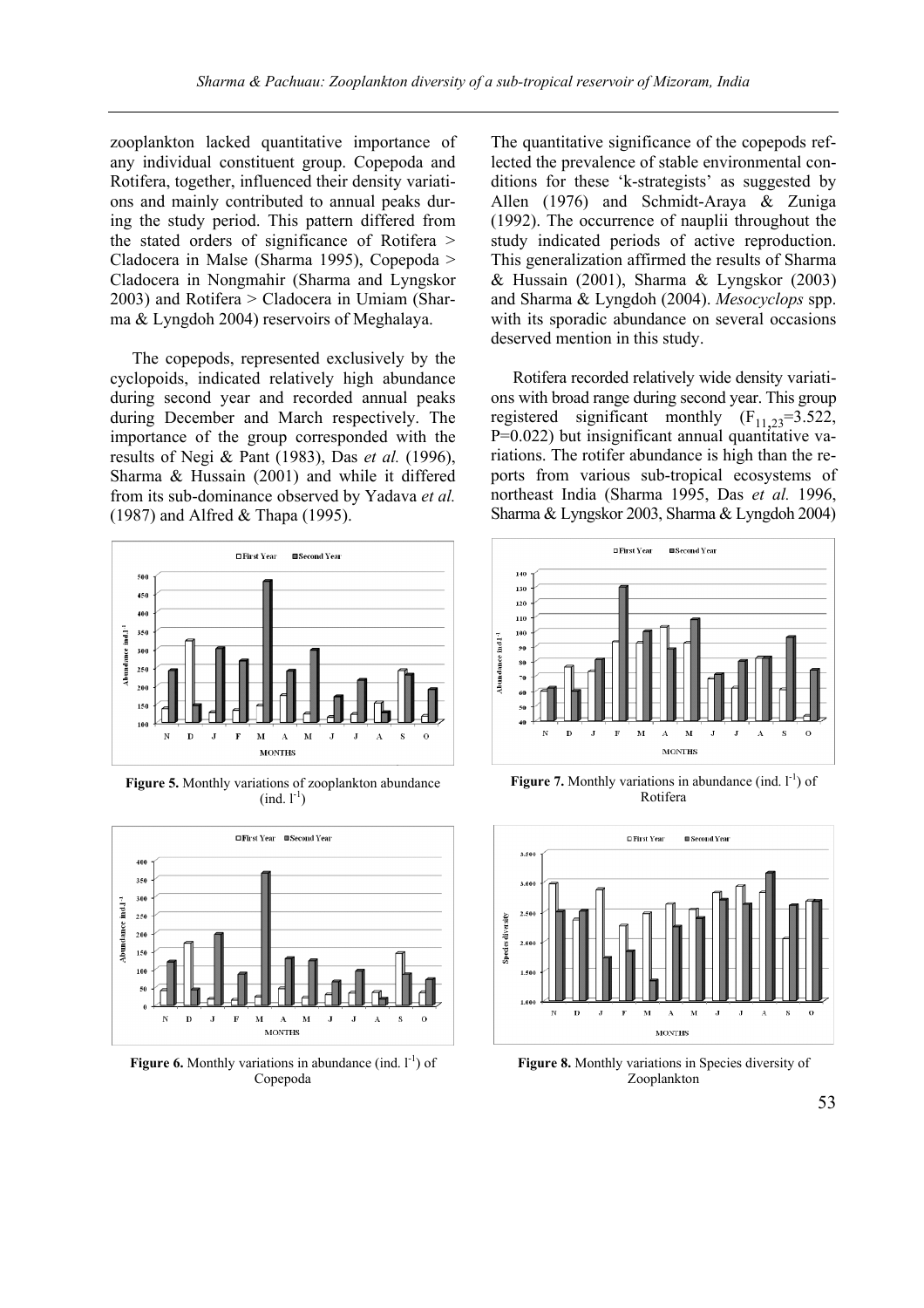with broadly similar abiotic conditions. They followed oscillating monthly density variations and relatively high abundance from February through March; their peak abundance is observed during April and February respectively, during two years. *Keratella tropica* significantly influenced Rotifera abundance ( $r = 0.664$ , P=0.0004) during the study in general and contributed to its peaks in particular. This brachionid showed importance during December through March in particular and is positively correlated with hardness  $(r = 0.588)$ ,  $P=0.0025$ ).

Rhizopoda and Cladocera showed limited quantitative role and comprised between 9.5±4.9 % and  $8.8\pm3.3$  % of zooplankton. Of the members of these groups, only *Chydorus sphaericus* showed certain importance. Among other groups, Nematoda and Ciliata indicated poor densities.

# **Species diversity, evenness and dominance**

The species diversity is influenced by richness and equitability or relative abundance of species (Sager & Hasler 1969). Zooplankton species diversity followed oscillating monthly patterns and registered insignificant annual and monthly variations. It showed relatively wide variations (1.339–3.152) during second year rather than the preceding year (2.049–2.969). The peak and lowest diversity values are observed during August and March respectively, during the second year. The annual differences are affirmed by the ranges of density variations during two years and that the periods of high abundance concurred with low diversity in general. The latter feature is endorsed by inverse correlation of species diversity with abundance of zooplankton ( $r = -0.812$ ,  $P < 0.0001$ ) and Copepoda ( $r = -0.802$ ,  $P < 0.0001$ ). The diversity is also inversely influenced by abundance of *Mesocyclops* spp.  $(r= -0.803, P <$ 0.0001) and *Keratella tropica* (r= -0.642, P < 0.0004). The salient features of high species diversity with relatively lower densities of majority of species of our study may be ascribed to fine niche portioning amongst zooplankton species in combination with high micro- and macro-scale habitat heterogeneity as hypothesized by Segers

54

(2008) and affirmed by Sharma (2011a, 2011b) and Sharma & Sharma (2011, 2012).

Our results showed notable variations of zooplankton evenness (0.472-0.921); equitable occurrence and low densities of majority of species resulted in high evenness. It is positively correlated with species diversity  $(r = 0.961, P <$ 0.0001) and is inversely correlated with their abundance ( $r = -0.886$ ,  $P < 0.0001$ ) as well as abundance of Copepoda ( $r = -0.863$ ,  $P < 0.0001$ ), *Mesocyclops* spp. ( $r = -0.865$ ,  $P < 0.0001$ ) and *Keratella tropica* ( $r = -0.642$ ,  $P < 0.0004$ ). This is particularly true during period of annual evenness maxima in November and August respectively, during two years. On the other hand, low evenness is observed in the month of September during first year and again from January through March during second year.

Modde & Drewes (1990) asserted dominance to be the most effective approaches to describe the responses of biotic communities to environmental changes. This index is always higher in community dominated by a fewer number of species and lower where dominance is shared by a large number of species (Whittaker 1965), or the total population of the community is uniformly distributed among different species (Osborne *et al.*  1976). Interestingly, this study showed wide variations in dominance index (0.080–0.649). Following MacArthur's (1965) explanation, it is hypothesized that the habitat of Khawiva reservoir has resources for utilization by fewer and majority of species and thus providing variable conditions from low to high amount of niche overlap.

#### **Trophic status**

Sladecek (1983) proposed  $Q_{B/T}$  quotient, an analogue of phytoplankton indices and based on ratios of *Brachionus* and *Trichocerca* species, to establish trophic status of lentic or lotic water bodies or even individual plankton samples. Sharma & Dudani (1992), Sharma (2001), Sharma & Lyngskor (2003) and Sharma & Lyngdoh (2004) ascertained its reliability under Indian conditions. The monthly  $Q_{B/T}$  quotient values for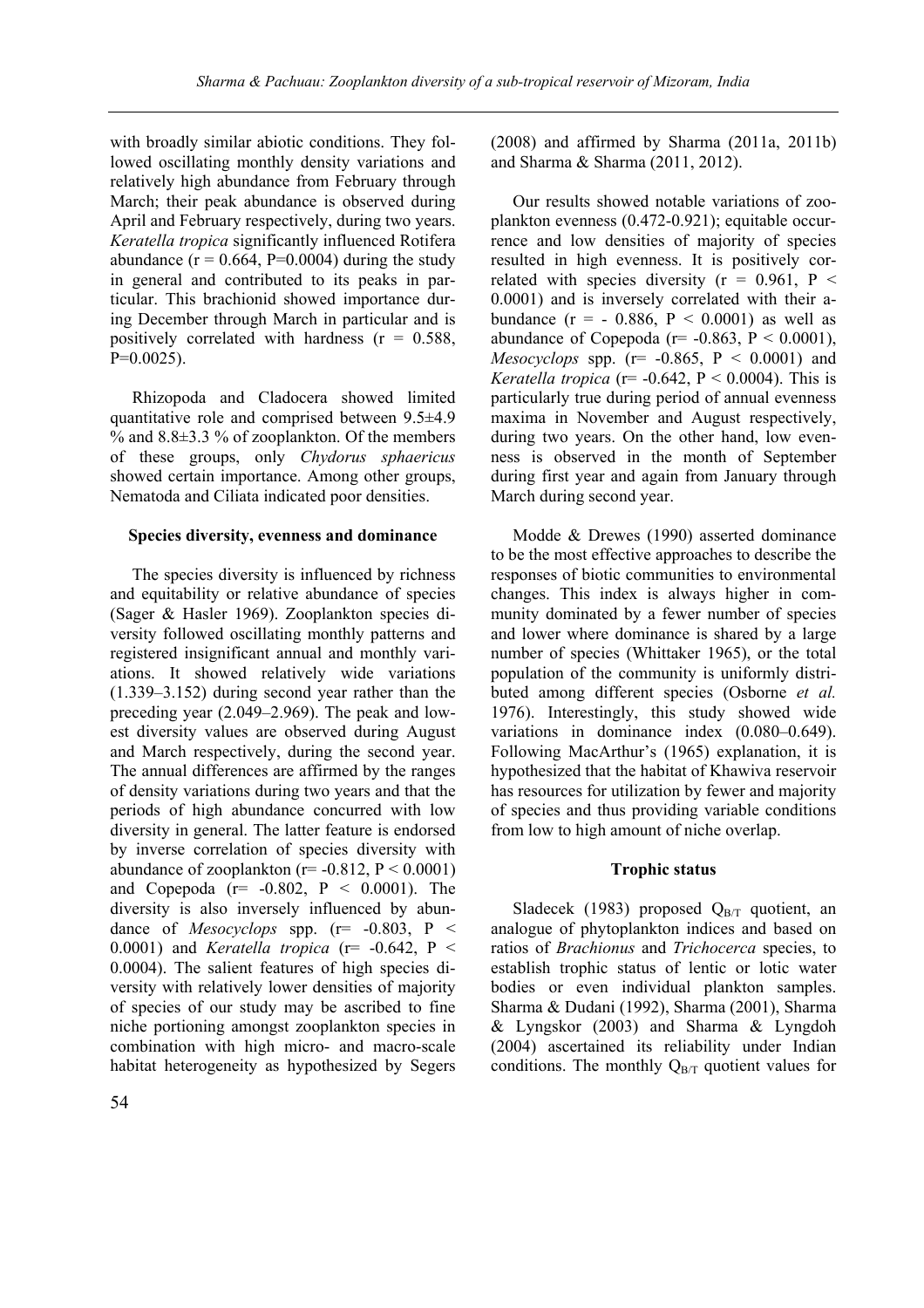Khawiva reservoir varied from 1.0–2.0 during the study period and thus affirmed its 'mesotrophic' nature following Sladecek's classification. Wilham & Dorris (1968) and Staub *et al.* (1970) suggested the utility of the species diversity index in assessing water quality. According to Whittaker (1965), the index is actually not a real assessment of the species diversity in a community but it represented the relative importance value of the species taken into account. Trivedi (1981) and Datta (2001) emphasized the importance of species diversity in assessing the water quality. Our diversity results re-affirmed 'mesotrophic' status of Khawiva reservoir following Datta (loc cit.).

# **Ecological correlations**

Individual abiotic factors exerted limited influence on richness and abundance of zooplankton and on abundance of its constituent groups during the study period. The richness is inversely correlated with specific conductivity  $(r = -0.649)$ , P=0.0006) and hardness  $(r = -0.581, P=0.0029)$ . The zooplankton and Copepoda abundance are not significantly influenced by any individual abiotic parameter. The density of Rotifera is positively correlated with hardness  $(r = 0.567, P=$ 0.0039) while that of Rhizopoda and Cladocera is inversely correlated with specific conductivity (r  $= -0.563$ , P  $= 0.0042$ ) and alkalinity (r  $= -0.564$ , P=0.0041), respectively. The canonical correspondence analysis with fifteen abiotic factors explained high (84.8%) cumulative variance of zooplankton assemblages along axis 1 and 2 during the study period with importance of water temperature, rainfall, free carbon dioxide, conductivity and phosphate. The abundance of zooplankton, Rotifera and nauplii are influenced by water temperature and free carbon dioxide; zooplankton richness is influenced by rainfall; *Keratella tropica* is influenced by low specific conductivity; and Copepoda and *Mesocyclops* spp. densities are influenced phosphate.



(axes F1 and F2: 84.82 %)

**Figure 9.** CCA ordination biplot of Zooplankton and abiotic factors

**Abbreviations**. *Abiotic***.** Alk (alkalinity), Co2 (free carbon dioxide), Cl (Chloride), Cond (conductivity), DO (dissolved oxygen), DOM (dissolved oxygen matter), pH (hydrogen-ion concentration), No3 (nitrate), PO<sub>4</sub> (phosphate), Rain (rainfall), Sio2 (silicate), So4 (sulphate), TDS (Total dissolved solids), Trans (transparency), Wt (water temperature). *Biotic***.** ZR (Zooplankton richness), Rot (Rotifera), Clad (Cladocera), Cop (Copepoda), Rhiz (Rhizopoda), K tr. (*Keratella tropica*), Me spp. (*Mesocyclops* spp.), Nau (Nauplii)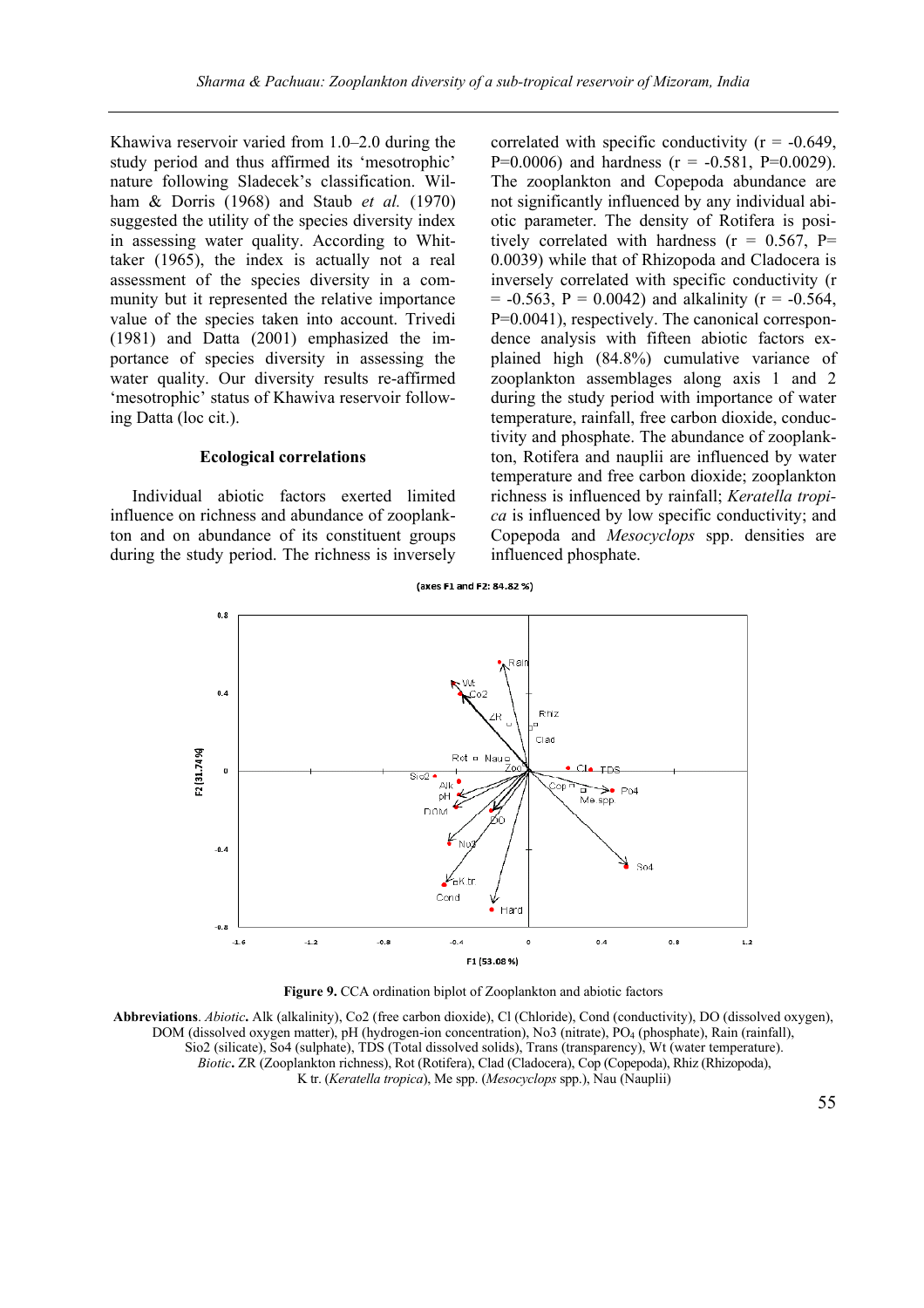# **CONCLUSION**

The fairly species-rich zooplankton of Khawiva reservoir formed sub-dominant quantitative component of net plankton. Copepoda and Rotifera influenced their abundance; while *Mesocyclops* spp. and *Keratella tropica* are important taxa. Richness and abundance and species diversity of zooplankton and abundance of its constituent groups followed no definite patterns of monthly variations. This study indicated moderate average species diversity, high evenness and low dominance of zooplankton. Our results indicated limited influence of individual abiotic factors and CCA with fifteen abiotic parameters explained high cumulative variance of zooplankton assemblages. Sladecek's  $Q_{B/T}$  quotient and Shannon's diversity index affirmed mesotrophic nature of Khawiva reservoir.

**Acknowledgements** – The authors are thankful to the Head, Department of Zoology, North-Eastern Hill University, Shillong for laboratory facilities and to Dr. (Mrs.) Sumita Sharma for useful comments. We sincerely thank the anonymous referees for valuable suggestions. We are grateful to Prof. Jim Green for kindly providing access to basic data on 'Zooplankton associations in inland waters of Myanmar' presented at workshop on 'Diversity and ecology of Freshwater zooplankton in South East Asia at Guangzhou (China) in July, 2011.

# **REFERENCES**

- ALFRED, J.R.B. & THAPA, M. (1995): Limnological investigation on Ward's lake - a wetland in Shillong, Meghalaya, N. E. India. *Records of the Zoological Survey of India: Occasional Paper No*. 169: 1–125.
- ALLEN, J.D. (1976): Life history patterns in zooplankton. *American Naturalist,* 110: 165–180.
- A. P. H. A. (1992): *Standard Methods for the Examination of Water and Wastewater* (18th Ed.). American Public Health Association, Washington D. C. pp. 1198.
- BARUAH, A., SINHA, A.K. & SHARMA, U.P. (1993): Plankton variability of a tropical wetland, Kawar (Begusarai), Bihar. *Journal of Freshwater Biology,*  5: 27–32.
- BHATTACHARYA, T. & SAHA, R.K. (1986): *A comparative study of the physico-chemical conditi-*

*ons of water and plankton of Gumti reservoir, open channel and river below hydal project in Tripura.* Proceedings of National Symposium of Fish & Environment. Dept. of Zoology, Gurukul Kangri Vishwavidyalaya, Hardawar, India p. 61–65.

- BHATTACHARYA, T. & SAHA, R.K. (1990): *Limnological studies of the Gumti watershed in Tripura.* In. MANNA G. K. & JANA, B. B. (Eds.) Impacts of Environment on Animals and Aquaculture, Dept. of Zoology, Kalyani University, Kalyani, p. 183–186.
- DAS, P.K., MICHAEL, R.G. & GUPTA, A. (1996): Zooplankton community structure in Lake Tasek, a tectonic lake in Garo Hills, India. *Tropical Ecology,* 37: 257–263.
- DATTA, N.C. (2001): *Biomonitoring of aquatic environment - concept, scope and limitations*. In. SHAR-MA, B. K. (Ed.) Water quality assessment, Biomonitoring and Zooplankton diversity. Dept. of Zoology, NEHU, Shillong, p 36–44.
- GOPAL, B & ZUTSHI, D.P. (1998): Remarks on the present status of limnology in India based on the Indian publication in Hydrobiologia and suggestion for future approach. *Hydrobiologia* 72: 211–222.
- JANA, B.B. (1998): State-of-the-art of lakes in India: an overview. *Archiv fur hydrobiologie, Supplement,*  121(1): 1–89.
- KAUL, V. & PANDIT, A.K. (1982): Biotic factors and food chain structure in some typical wetlands of Kashmir. *Pollution Research,* 1: 49–54.
- KOSTE, W. (1978): *Rotatoria*. Die Rädertiere Mitteleuropas, begründet von Max Voigt. Überordnung Monogononta. Gebrüder Borntraeger, Berlin, Stuttgart. I. Text pp. 673, II. Tafelband, pp. 234.
- LUDWIG, J.A. & REYNOLDS, J.F. (1988): *Statistical Ecology: a Primer on Methods and Computing*. John Wiley & Sons, New York, pp. 368.
- MACARTHUR, R.H. (1965): Patterns of spices diversity. *Biological Revue,* 40: 510–533.
- MAGURRAN, A.E. (1988): *Ecological Diversity and its Measurement*. Croom Helm Limited, London, pp. 192.
- MICHAEL, R.G. & SHARMA, B.K. (1988): *Indian Cladocera (Crustacea: Branchiopoda: Cladocera)*. Fauna of India and adjacent countries Series. Zoological Survey of India, Calcutta, pp. 262.
- MODDE, T. & DREWES, H.G. (1990): Comparison of biotic index values for invertebrate collections from na-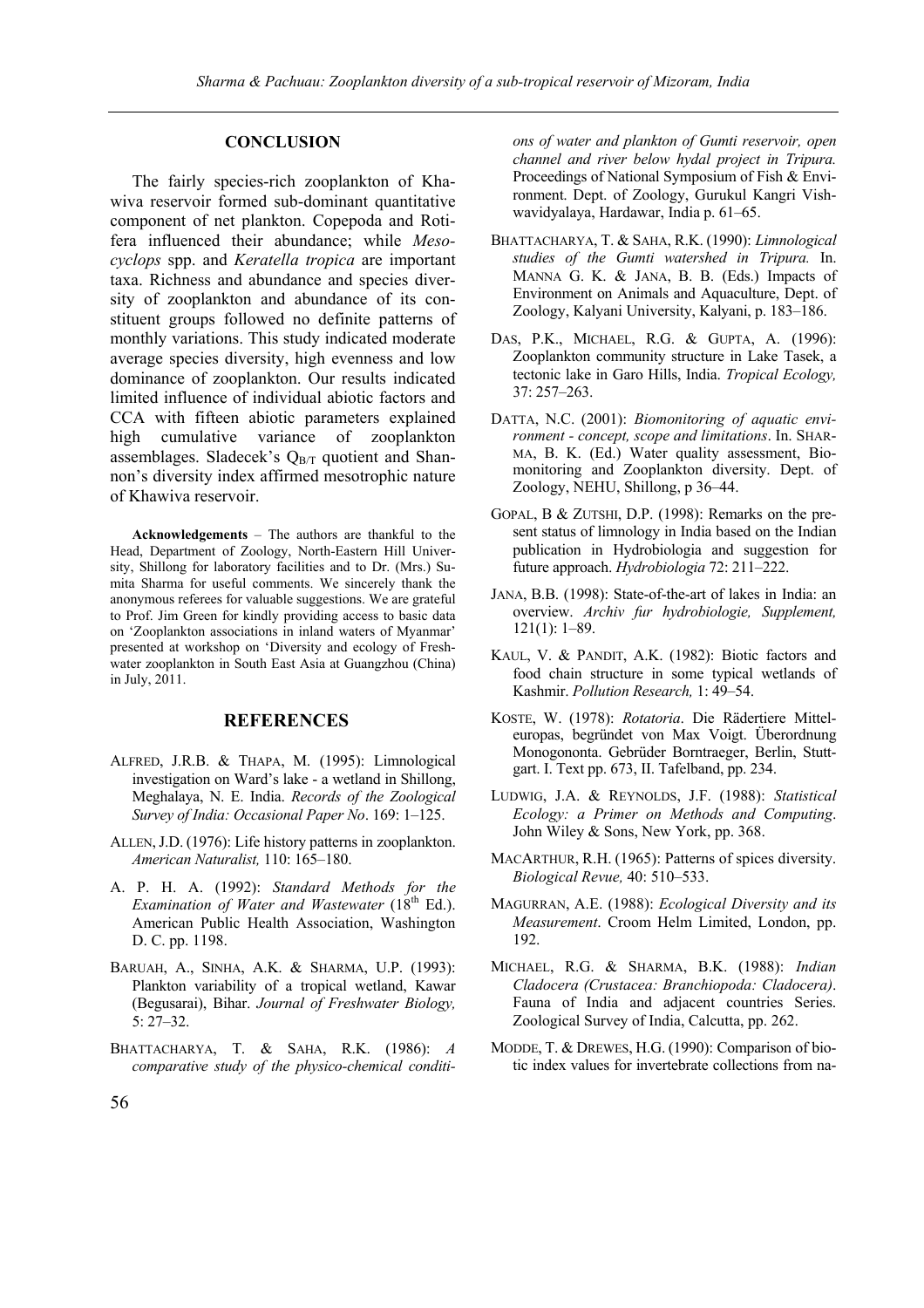tural and artificial substrates. *Freshwater Biology*, 23: 171–180.

- NAKANISHI, M., WATANABE, M.M., TERASHIMA, A., SOKO, Y., KONDA, T., SHRESTHA, K., BHANDARY, H.R. & ISHIDA, Y. (1988): Studies on some Limnological variables in subtropical lakes of the Pokhara Valley, Nepal. *Japanese Journal of Limnology,* 49: 1–86.
- NEGI, V. & PANT, M.C. (1983): Analysis of zooplankton community of Lake Khurpatal (Kumaun Himalaya). *Tropical Ecology,* 24: 271–82.
- OSBORNE, A., WANIELISTA, P. & YOUSUF, A. (1976): Benthic fauna species diversity in six central Florida lakes in summer. *Hydrobiologia,* 48(2): 125–129.
- PATIL, C.S. & GOUDER, B.Y.M. (1985): Ecological study of freshwater zooplankton of a subtropical pond (Karnataka State, India). *Internationale Revue der gesamten Hydrobiologie,* 70: 259–67.
- SAGER, R.E. & HASLER, A.D. (1969): Species diversity in lacustrine phytoplankton I. The components of the index of diversity from Shannon's formula. *American Naturalist,* 103: 51–59.
- SANJER, L.R. & SHARMA, U.P. (1995): Community structure of plankton in Kawar lake wetland, Begusarai, Bihar: II. Zooplankton*. Journal of Freshwater Biology,* 7: 165-167.
- SCHMIDT-ARAYA, J.M & ZUNIGA, L.R. (1992): Zooplankton community structure in two Chilean reservoirs. *Archiv für Hydrobiologie,* 123: 305–335.
- SEGERS, H. (2008): Global diversity of rotifers (Rotifera) in freshwater. *Hydrobiologia,* 595: 49–59.
- SHARMA, B.K. (1995): *Limnological studies in a small reservoir in Meghalaya (N. E. India).* In. Tropical Limnology, 2. TIMOTIUS, K.H. & GOLTENBOTH, F. (Eds.) Satya Wacana Christian University Press, Salatiga, Indonesia, p. 187–197.
- SHARMA, B.K. (1998): *Freshwater Rotifers (Rotifera: Eurotatoria).* In. Fauna of West Bengal. State Fauna Series, Zoological Survey of India, Calcutta, 3(11): 341–461.
- SHARMA, B.K. (2001): *Water quality of subtropical lentic biotopes of Meghalaya.* In. SHARMA, B. K. (Ed.) Water quality assessment, Biomonitoring and Zooplankton diversity. Department of Zoology, North-Eastern Hill University, Shillong, p. 10–21.
- SHARMA, B.K. (2011a): Zooplankton communities of Deepor Beel (a Ramsar site), Assam (N. E. India): ecology, richness, and abundance. *Tropical Ecology,* 52(3): 293–302.
- SHARMA, B.K. (2011b): Zooplankton diversity of two floodplain lakes (pats) of Manipur, northeast India. *Opuscula Zoologica Budapest*, 42(2): 185–197.
- SHARMA, B.K. & DUDANI, V.K. (1992): Rotifers from some tropical ponds in Bihar: species composition, similarities and trophic indicators. *Journal of the Indian Institute of Sciences***,** 72: 121–30.
- SHARMA, B.K. & HUSSAIN, M.D. (2001): Abundance and ecology of Zooplankton in a tropical floodplain lake, Assam (N. E. India). *Ecology, Environment & Conservation,* 7(4)**:** 397–403.
- SHARMA, B.K. & LYNGSKOR, C. (2003): Plankton communities of a subtropical reservoir of Meghalaya (N. E. India). *The Indian Journal of Animal Sciences,* 73 (2): 209–15.
- SHARMA, B.K. & LYNGDOH, R.M. (2004): Zooplankton communities of Umiam reservoir, Meghalaya (N. E. India): composition, abundance and ecology. *The Indian Journal of Animal Sciences,* 74 (6): 681–685.
- SHARMA, B.K. & WANSWETT, D. (2006): Zooplankton of a sub-tropical fish pond of high rainfall region of Meghalaya (N. E. India): composition and ecology. *Records of the Zoological Survey of India,* 106: 69– 80.
- SHARMA, B.K. & SHARMA, S. (1999a): *Freshwater Rotifers (Rotifera : Eurotatoria).* In. State Fauna Series: Fauna of Meghalaya, Zoological Survey of India, Calcutta, 4(9): 11–161.
- SHARMA, B.K. & SHARMA, S. (1999b): *Freshwater Cladocerans (Crustacea: Branchiopoda: Cladocera)*. In. State Fauna Series: Fauna of Meghalaya, Zoological Survey of India, Calcutta, 4 (9): 469–550.
- SHARMA, B.K. & SHARMA, S. (2000): *Freshwater Rotifers (Rotifera: Eurotatoria).* In. State Fauna Series: Fauna of Tripura, Zoological Survey of India, Calcutta, 7(4): 163–224.
- SHARMA, P.C. & PANT, M.C. (1985): Species composition of zooplankton in two Kumaun Himalayan lakes (U. P., India). *Archiv für Hydrobiologie,* 102: 387–403.
- SHARMA, S. & SHARMA, B.K. (2008): Zooplankton diversity in floodplain lakes of Assam. *Records of the Zoological Survey of India, Occasional Paper No.* 290: 1–307.
- SHARMA, B.K. & SHARMA, S. (2011): Zooplankton diversity of Loktak Lake, Manipur, India. *Journal of Threatened Taxa,* 3(5): 1745–1755.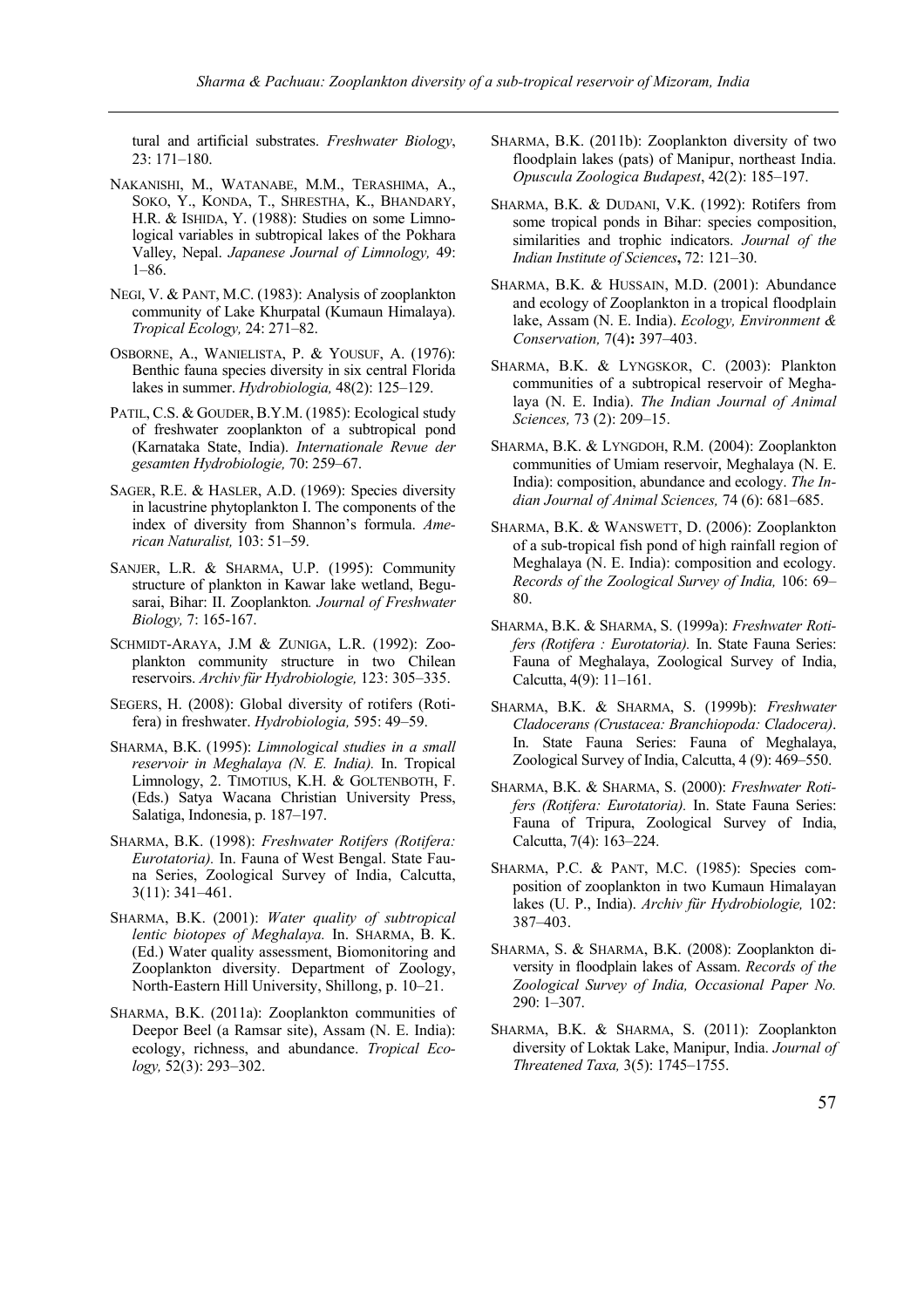- SHARMA, B.K. & SHARMA, S. (2012): Diversity of zooplankton of a tropical floodplain lake of the Brahmaputra river basin, Assam (Northeast India). *Opuscula Zoologica Budapest*, 43(2): 187–195.
- SLADECEK, V. (1983): Rotifera as indicators of water quality. *Hydrobiologia,* 100: 169–201.
- STAUB. R., APPLING, J.W., HOFSTCILER A.M. & HANS, J.J. (1970): The effects of industrial water of Memphis and Shelby country on primary planktons producers. *Bioscience,* 20: 905–912.
- SUGUNAN, V.V. (1989): Limnological features in beels: Biotic factors. *Bulletin of the Central Inland Capture Fisheries Research Institute, Barrackpore,* 63: 128– 135.
- SUGUNAN, V.V. (1997): Fisheries management of small bodies in seven countries in Africa, Asia and Latin America. *FAO Circular Rome*, *No.* 933: 1–149.
- TALLING, J.F. & TALLING, I.B. (1965): The chemical composition of African lake waters. *Internationale Revue der gesamten Hydrobiologie,* 50: 421–463.
- TRIVEDI, R.C. (1981): *Use of diversity in evaluation of water quality*. In. KAHN, K.R. & ZAFAR, A.R. (Eds.) WHO workshop on Biological Indicators and Indices of Environmental Pollution. Central Pollution Control Board, New Delhi and Osmania University, Hyderabad, India. pp. 175–188.
- VASS, K.K., RAINA, H.S., LANGER, R.K. & SUNDER, S. (1988): Energy transfer in a Kashmir Himalayan Sar

(Lake). *Internationale Revue der gesamten Hydrobiologie*, 73: 547–558.

- VASS, K.K., WANGANEO, A., RAINA, H.S., ZUTSHI, D.P. & WANGANEO, R. (1989): Summer limnology and fisheries of high mountain lakes of Kashmir Himalayas. *Archiv für Hydrobiologie,* 114: 603–19.
- VASS, K.K. & ZUTSHI, D.P. (1983): Energy flow, trophic evolution and ecosystem management of a Kashmir Himalayan lake. *Archiv für Hydrobiologie,* 97: 39– 59.
- WHITTAKER, R.H. (1965): Dominance and diversity in land plant communities*. Science*, 147: 250–260.
- WILHAM, J.L. & DORRIS, T.C. (1968): Biological Parameters for water quality criteria. *Bioscience,* 18: 477–481.
- YADAVA, Y.S., SINGH, R.K., CHOUDHURY, M. & KOLEKAR, V. (1987): Limnology and Productivity in Dighali Beel (Assam). *Tropical Ecology,* 28: 137–146.
- YOUSUF, A.R. & OADRI, M.Y. (1985): Seasonal fluctuations of zooplankton in lake Manasbal. *Indian Journal of Ecology,* 12: 354–59.
- ZUTSHI, D.P., SUBLA, B.A. KHAN, M.A. & WANGA-NEO, A. (1980): Comparative limnology of nine lakes of Jammu and Kashmir Himalayas. *Hydrobiologia,* 72: 101–112.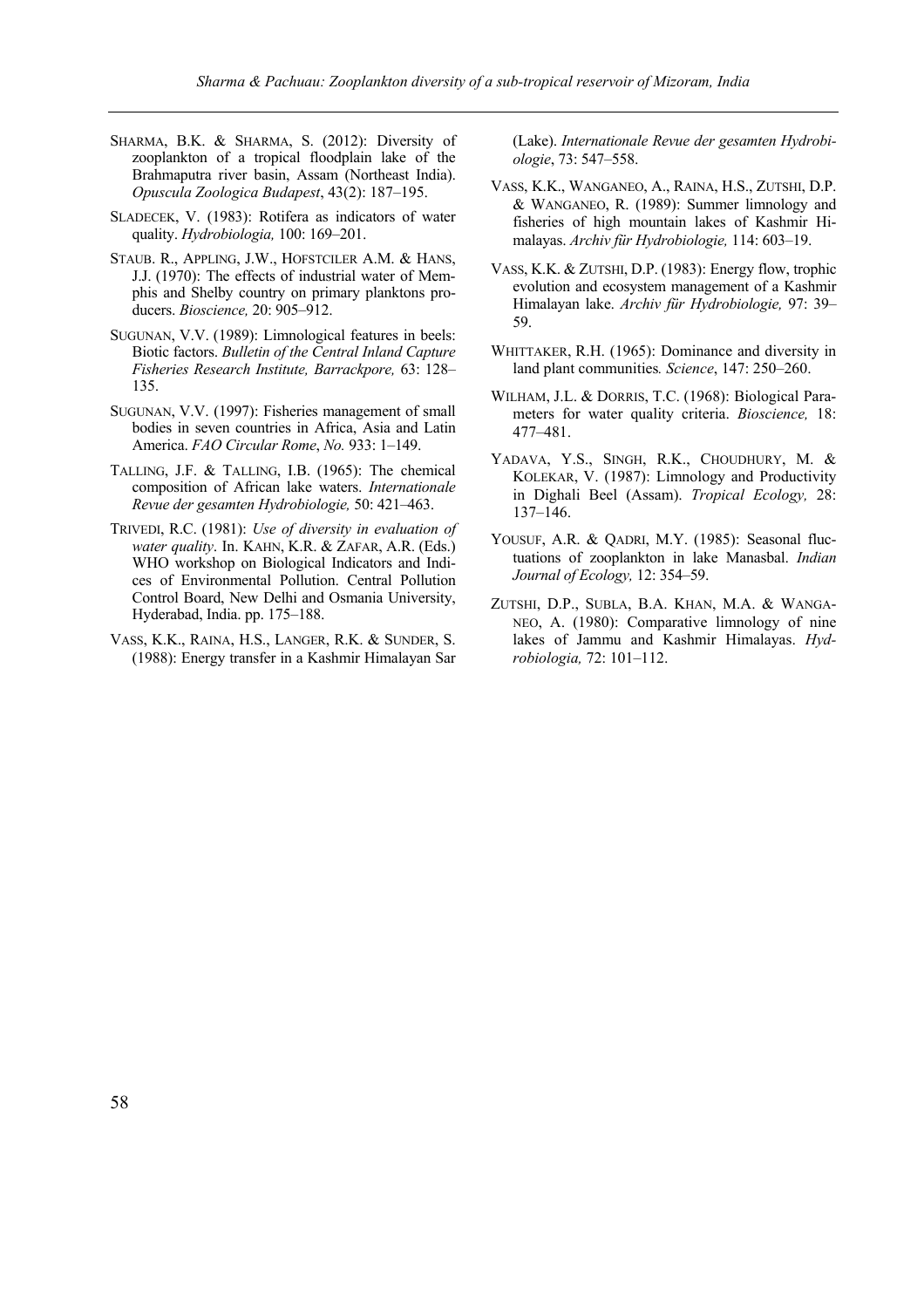|                                                                    | <b>Nov</b>                      | Dec                          | Jan                        | Feb                     | Mar                              | Apr                              | May                          | Jun                      | Jul                        | Aug                      | <b>Sept</b>              | Oct                        |
|--------------------------------------------------------------------|---------------------------------|------------------------------|----------------------------|-------------------------|----------------------------------|----------------------------------|------------------------------|--------------------------|----------------------------|--------------------------|--------------------------|----------------------------|
| <b>ROTIFERA</b>                                                    |                                 |                              |                            |                         |                                  |                                  |                              |                          |                            |                          |                          |                            |
| <b>Brachionus angularis Gosse</b>                                  | $\Omega$                        | $\overline{2}$               | $\overline{2}$             | 4                       | 5                                | 9                                | $\overline{2}$               |                          | 10                         | 23                       | 6                        | $\Omega$                   |
| B. <i>auadridentatus</i> (Hermann)                                 | $\overline{4}$                  |                              | $\mathfrak{D}$             | $\overline{\mathbf{3}}$ | $\Omega$                         | 5                                | 30                           | $\overline{7}$           | $\mathcal{D}$              | 3                        |                          | $\mathcal{E}$              |
| Keratella tropica (Apstein)                                        | $\varsigma$                     | 17                           | 29                         | 61                      | 49                               | 42                               | 11                           | $\varsigma$              | $\mathbf Q$                | 15                       | 21                       | 10                         |
| Plationus patulus (Muller)                                         | 5                               | $\overline{2}$               | $\theta$                   | $\theta$                | 5                                | 5                                | 9                            | $\overline{7}$           | $\overline{c}$             | $\Omega$                 | 5                        | 3                          |
| Colurella uncinata (Gosse)                                         |                                 |                              |                            |                         | $\theta$                         |                                  | $\theta$                     | $\theta$                 | $\theta$                   |                          |                          | $\Omega$                   |
| C. sulcata (Stenroos)                                              | $\theta$<br>$\overline{2}$      | $\mathfrak{D}$<br>$\theta$   | $\theta$                   | $\Omega$<br>$\theta$    | $\Omega$<br>$\Omega$             | $\theta$                         | $\theta$<br>$\theta$         | $\Omega$<br>$\mathbf{1}$ | $\Omega$<br>$\mathfrak{D}$ | $\theta$                 |                          | $\Omega$<br>$\theta$       |
| Lepadella patella (Muller)<br>Euchlanis dilatata Ehrenberg         | 3                               | $\overline{\phantom{0}}$     |                            | $\Omega$                | $\Omega$                         | $\theta$                         | 7                            | 8                        | 5                          | $\boldsymbol{\Delta}$    |                          |                            |
| Lecane bulla (Gosse)                                               | $\tau$                          | 5                            | $\overline{7}$             | 3                       | $\mathfrak{D}$                   |                                  | 3                            | $\mathbf{3}$             |                            | 1                        |                          | $\overline{2}$             |
| L. closterocerca (Schmarda)                                        | 1                               | $\mathbf{0}$                 | $\mathbf{0}$               | $\theta$                | $\theta$                         | $\mathbf{0}$                     | $\mathbf{0}$                 | $\mathbf{0}$             |                            |                          | $\theta$                 | 1                          |
| L. hamata (Stokes)                                                 | $\theta$                        | 3                            | $\mathfrak{D}$             |                         |                                  | $\theta$                         | $\theta$                     | $\theta$                 | $\theta$                   | $\Omega$                 |                          | 3                          |
| L. leontina (Turner)                                               | $\overline{7}$                  | 5                            | $\Omega$                   | 5                       | $\mathbf{3}$                     | $\overline{4}$                   | 6                            | 9                        | $\overline{7}$             | $\mathfrak{D}$           |                          | $\overline{\mathcal{L}}$   |
| L. lunaris (Ehrenberg)                                             | $\mathfrak{D}$                  | 3                            | $\theta$                   | $\theta$                | $\Omega$                         | $\theta$                         | $\theta$                     | $\mathbf{3}$             | $\overline{2}$             | $\mathbf{3}$             | $\mathfrak{D}$           | 3                          |
| L. pertica (Harring & Myers)                                       | $\Omega$                        | $\Omega$                     | $\theta$                   | $\Omega$                | $\Omega$                         | $\theta$                         | $\Omega$                     | $\Omega$                 | $\mathcal{D}$              | $\mathcal{D}$            |                          | $\theta$                   |
| L quadridentatus (Ehrenberg)<br>Cephalodella forficula (Ehrenberg) | $\Omega$<br>$\theta$            | $\mathcal{E}$<br>$\Omega$    | $\mathfrak{D}$<br>$\theta$ | $\Omega$<br>$\theta$    | 4<br>$\Omega$                    | $\mathfrak{D}$<br>$\theta$       | $\Omega$<br>$\theta$         | $\Omega$<br>$\theta$     | $\Omega$<br>$\theta$       | $\Omega$                 | $\Omega$<br>$\theta$     | 3<br>$\theta$              |
| C. gibba (Ehrenberg)                                               |                                 | $\Omega$                     |                            |                         |                                  | $\theta$                         | $\theta$                     |                          | $\theta$                   |                          | $\Omega$                 | $\theta$                   |
| Monommata grandis Tessin                                           | $\mathfrak{D}$                  |                              | $\Omega$                   | $\theta$                | $\theta$                         |                                  |                              |                          |                            |                          | $\theta$                 | $\Omega$                   |
| Polvarthra vulgaris Carlin                                         | 5                               | $\overline{7}$               | $\overline{7}$             | 3                       | $\Omega$                         | $\theta$                         | $\theta$                     | $\theta$                 | 5                          | $\mathcal{E}$            | $\mathbf{Q}$             | 5                          |
| Dicranophorus sp.                                                  | $\Omega$                        |                              |                            |                         | $\Omega$                         |                                  | $\theta$                     | $\theta$                 | $\Omega$                   |                          | $\Omega$                 | $\theta$                   |
| Testudinella emarginula (Stenroos)                                 | $\overline{\phantom{0}}$        | $\overline{7}$               | $\mathbf{3}$               | $\varsigma$             | $\mathbf Q$                      | 6                                | $\tau$                       | $\Omega$                 | $\Omega$                   | $\overline{5}$           | $\overline{4}$           | $\Omega$                   |
| <i>T</i> patina (Hermann)                                          | 3                               | 5                            | $\overline{7}$             | 5                       | 11                               | 15                               | 9                            | 7                        | 5                          | $\overline{7}$           |                          | 3                          |
| Trichotria tetractis (Ehrenberg)                                   | $\theta$                        |                              | $\theta$                   | 0                       | $\Omega$                         | 3                                | 3                            | 13                       | 5                          | $\mathcal{D}$            |                          | $\Omega$                   |
| Trichocerca similis (Wierz.)<br>Philodina citrina Ehrenberg        | $\varsigma$<br>$\theta$         | $\mathbf{3}$<br>$\mathbf{1}$ | $\overline{2}$<br>5        | $\Omega$<br>$\theta$    | $\Omega$<br>$\mathcal{D}$        | $\overline{4}$<br>$\overline{2}$ | $\mathbf{3}$<br>$\mathbf{1}$ |                          | $\Omega$                   | $\mathfrak{D}$           | $\mathfrak{D}$           | $\theta$<br>$\theta$       |
| P. roseola Ehrenberg                                               | $\Omega$                        |                              | $\Omega$                   | $\Omega$                | $\Omega$                         |                                  | $\theta$                     | $\Omega$                 | $\Omega$                   | $\Omega$                 | $\Omega$                 | $\theta$                   |
| Rotaria neptunia (Ehrenberg)                                       | $\mathfrak{D}$                  | $\Omega$                     | $\Omega$                   | $\Omega$                | $\Omega$                         | $\theta$                         | $\Omega$                     | $\Omega$                 | $\mathcal{D}$              | $\mathcal{D}$            | $\Omega$                 | $\mathfrak{D}$             |
| <b>RHIZOPODA</b>                                                   |                                 |                              |                            |                         |                                  |                                  |                              |                          |                            |                          |                          |                            |
| Arcella megastoma Ehrenberg                                        | 6                               | 14                           | $\overline{7}$             | $\overline{\mathbf{3}}$ | $\Omega$                         | $\Omega$                         | $\Omega$                     |                          |                            |                          | $\mathfrak{D}$           | 3                          |
| A. discoides Ehrenberg                                             | $\Omega$                        | $\overline{4}$               | 3                          | $\overline{c}$          | $\Omega$                         | $\theta$                         | $\theta$                     | $\overline{c}$           | 3                          | $\theta$                 | 5                        | 3                          |
| A. hemispherica (Bernard)                                          | $\mathcal{L}$                   | $\mathcal{E}$                | $\Omega$                   | $\Omega$                | $\Omega$                         | $\theta$                         | $\theta$                     | $\mathcal{D}$            | $\mathcal{D}$              | $\theta$                 | $\Omega$                 | $\Omega$                   |
| A. vulgaris Ehrenberg                                              | $\overline{\phantom{0}}$        | 15                           | $\mathcal{E}$              | $\mathcal{D}$           | $\mathcal{D}$                    | $\mathbf{1}$                     | $\mathbf{1}$                 | $\mathfrak{D}$           |                            | 1                        | 1                        | $\mathbf{1}$               |
| Assulina muscorum Greet                                            | $\theta$                        | $\theta$                     | 1                          | $\Omega$                | 1                                | $\overline{1}$                   | $\theta$                     | $\theta$                 | $\theta$                   | $\Omega$                 | $\theta$                 | $\theta$                   |
| Centropyxis aculeata (Ehrenberg)                                   | $\mathcal{D}$<br>$\mathfrak{D}$ | $\mathfrak{D}$               |                            | 3                       | $\mathfrak{D}$                   | $\mathbf{3}$                     | $\theta$                     | $\theta$                 | $\mathbf{3}$               | 6                        | $\overline{7}$           | 11                         |
| Difflugia urceolata Carter<br>Euglypha ciliata Ehrenberg           | $\theta$                        | 10<br>$\mathbf{1}$           | 5<br>$\Omega$              | $\theta$                | $\overline{5}$<br>$\overline{4}$ | 6<br>$\overline{1}$              | $\theta$<br>$\theta$         | $\theta$                 | $\Omega$                   | 4<br>$\Omega$            |                          | $\mathfrak{D}$<br>$\theta$ |
| E. tuberculata Dujardin                                            | $\Omega$                        | $\theta$                     | $\theta$                   | $\theta$                |                                  | $\theta$                         | $\theta$                     | $\theta$                 | $\Omega$                   | $\Omega$                 | $\theta$                 | $\theta$                   |
| <b>CLADOCERA</b>                                                   |                                 |                              |                            |                         |                                  |                                  |                              |                          |                            |                          |                          |                            |
| Coronatella anodonta (Daday)                                       | $\Omega$                        | 3                            | 5                          | $\mathfrak{D}$          |                                  | $\theta$                         | $\Omega$                     | $\theta$                 | $\Omega$                   | $\Omega$                 | $\theta$                 | $\mathfrak{D}$             |
| Bosmina longirostris (Muller)                                      | $\overline{7}$                  | 5                            | $\overline{5}$             | 7                       | $\mathcal{E}$                    | $\mathfrak{D}$                   | $\theta$                     | $\theta$                 | $\mathcal{E}$              | $\mathfrak{D}$           | $\overline{\phantom{0}}$ |                            |
| Karualona karua (King)                                             | $\theta$                        | 3                            | $\mathbf{0}$               | $\theta$                | $\Omega$                         | $\overline{2}$                   | 3                            |                          | $\mathbf{0}$               | $\Omega$                 | $\Omega$                 | $\theta$                   |
| Ephemeroporus barroisi (Richard)                                   | 5                               | $\overline{\mathcal{L}}$     | $\Omega$                   | $\Omega$                | $\Omega$                         | $\Omega$                         | $\theta$                     | $\mathbf{3}$             | $\mathbf{3}$               | $\overline{\phantom{0}}$ | $\Omega$                 | $\Omega$                   |
| Chydorus faviformis Birge                                          |                                 | $\theta$                     | $\theta$                   | $\theta$                | $\Omega$                         | $\theta$                         | $\theta$                     | $\theta$                 |                            |                          | $\mathcal{D}$            | $\Omega$                   |
| C. sphaericus (Muller)                                             | 5                               | $\mathbf Q$                  | $\overline{\phantom{0}}$   | 3                       | 3                                | 7                                | 5                            | 3                        | 7                          | 14                       | $\mathbf Q$              | 10                         |
| <b>COPEPODA</b>                                                    |                                 |                              |                            |                         |                                  |                                  |                              |                          |                            |                          |                          |                            |
| Mesocyclops spp.                                                   | 31                              | .51                          | 13                         | 10                      | 17                               | 21                               | 14                           | 20                       | 28                         | 33                       | 128                      | 32                         |
| Nauplii                                                            | 10                              | 21                           | $\overline{\phantom{0}}$   | $\varsigma$             | 7                                | 25                               | 7                            | 10                       | 6                          | 3                        | 15                       | 3                          |
| <b>CILIATA</b>                                                     |                                 |                              |                            |                         |                                  |                                  |                              |                          |                            |                          |                          |                            |
| Epistylis                                                          | $\mathbf{0}$                    | $\mathbf{0}$                 | $\mathbf{0}$               |                         | $\mathbf{0}$                     | $\mathbf{0}$                     | $\mathbf{0}$                 | $\theta$                 | $\theta$                   | $\mathbf{0}$             |                          | $\overline{0}$             |
| <b>NEMATODA</b>                                                    | $\mathbf{1}$                    | 1                            | 1                          | 1                       | 7                                | 1                                | 1                            | 1                        | 1                          | 1                        | $\overline{3}$           | 6                          |
| Rotifera $ind.l^{-1}$                                              | 60                              | 76                           | 73                         | 93                      | 92                               | 103                              | 92                           | 68                       | 62                         | 82                       | 61                       | 43                         |
| Rhizopoda ind. $l^{-1}$                                            | 17                              | 49                           | 20                         | 11                      | 15                               | 12                               | $\mathbf{1}$                 | 8                        | 11                         | 12                       | 17                       | 20                         |
| Cladocera $ind.1^{-1}$                                             | 18                              | 24                           | 15                         | 12                      | $\overline{7}$                   | 11                               | 8                            | 7                        | 14                         | 22                       | 16                       | 13                         |
| Copepoda $ind.l^{-1}$                                              | 41                              | 172                          | 18                         | 15                      | 24                               | 46                               | 21                           | 30                       | 34                         | 36                       | 143                      | 35                         |
| Nematode $ind.l^{-1}$                                              | 1                               | 1                            | 1                          | 1                       | 7                                | 1                                | 1                            | 1                        | 1                          | 1                        | $\mathbf{3}$             | 6                          |
| Ciliata ind. $l^{-1}$                                              | $\bf{0}$                        | $\bf{0}$                     | $\bf{0}$                   | 1                       | $\bf{0}$                         | $\bf{0}$                         | 0                            | 0                        | $\bf{0}$                   | $\bf{0}$                 | 1                        | $\bf{0}$                   |
| ZOOPLANKTON ind.l <sup>-1</sup>                                    | 137                             | 322                          | 127                        | 133                     | 145                              | 173                              | 123                          | 114                      | 122                        | 153                      | 241                      | 117                        |

**Appendix 1. Monthly variations in abundance of Zooplankton (First Year)**